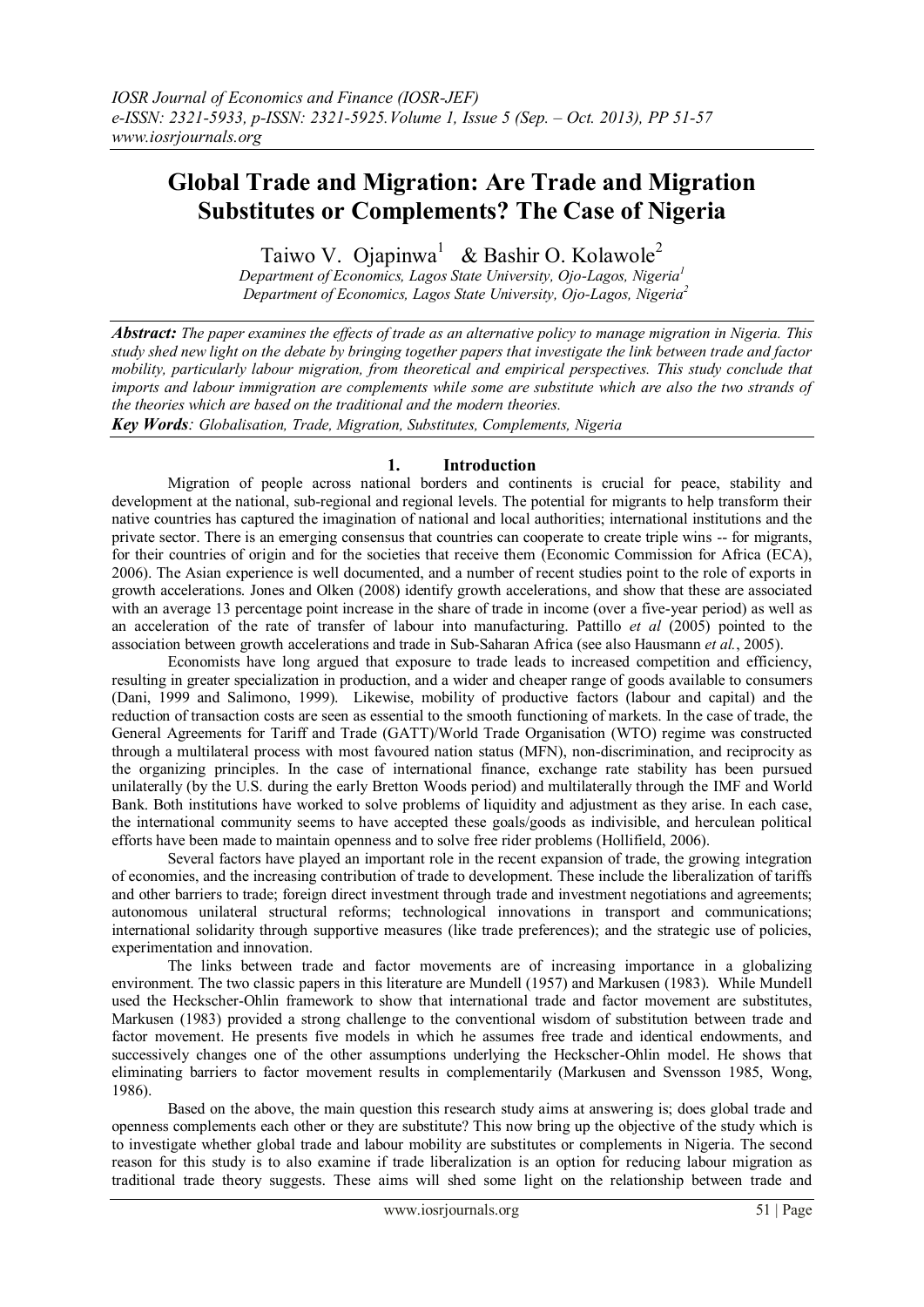migration for the considering theoretical and empirical literature review and draw conclusion for Nigeria. Although quite a lot of researches have been done regarding theoretical analysis, only a few studies deal with this question empirically.

The paper is structured as follows; the second section presents factors driving migration, its main characteristics of current migration and possible future trends. The standard theoretical framework of trade models and their conclusions regarding complementary or substitution links between trade and migration was presented. Empirical review of the literature is contained in section four and section five concluded.

## **II Factors Driving Migration**

## **2.1 Main characteristics of current migration and possible future trends**

Immigration into Nigeria has recently been increasing, as a result of the natural increase factor of population growth of the immigrant stock and an increase in the inflows of immigrants (IOM, 2009). The former is an indirect result of the age–sex selectivity factor of the migration process itself, which contributes to population growth, since immigrants are mostly in the reproductive 20–34 age group. Nonetheless, both the stock and flows of immigrants from less than 3 percent of the total population (International Organization for Migration (IOM, 2009) ). The majority of immigrants are labour migrants, who have diverse educational characteristics. Educated labour migrants, who are limited in number, occupy the top administrative, professional and service posts in the country. Such migrants increased in number once relative stability was established in the country in 1998 (Library of Congress, 2008).

There are fewer student immigrants than labour immigrants, with most of these students coming from Cameroon, Kenya and Sudan. Language barriers and related costs keep the number of student migrants low. Although significant in the 1990s, refugee numbers have been declining and constitute only a small proportion of the overall immigrant stock (0.8%) (NCFR, 2008). With the return to peace and democracy in Liberia and Sierra Leone, among others, and the official closure of the Oru Refugee Camp, a number of refugees have been repatriated. According to the National Commission for Refugees (NCFR) 2,345 people were voluntarily repatriated, 34 resettled in a third country and 10,401 returned (NCFR, 2008). The remaining refugees are offered the option of integration in the country under a joint project for the local integration of Liberian and Sierra Leonean refugees in Nigeria. The collaborating bodies are the Governments of Nigeria, Liberia and Sierra Leone, the Office of the United Nations High Commissioner for Refugees (UNHCR), the European Union and the Economic Community of West African States (ECOWAS).

Irregular migration to Nigeria is becoming an increasingly significant issue for the Government, particularly in the highly skilled sectors, such as the oil and gas industry (Vanguard, 2004). Many workers in these sectors overstay their visa or residence permit, while others manage to enter illegally. Although there is no reliable data on irregular migration, anecdotal evidence suggests that major countries of origin of irregular immigrants are the former war-torn ECOWAS Member States and Central African countries. Emigrants from Nigeria have been increasing at about the same rate as immigrants. The net migration rate in the last two decades has been negative, ranging between -0.1 and -0.21(IOM, 2009). Although emigration and immigration levels hold each other almost in balance, the skill level of both types of migration differs considerably: more highly skilled persons leave the country than enter, thus creating skill shortages in sensitive sectors such as technology and health.

The education system still lacks the capacity to replace the skills that leave the country. In fact, the number of postgraduates trained at Nigerian universities has been declining, while the number of Nigerian students studying abroad has dramatically increased over the past few years. Nigerian students abroad account for 20 percent of all enrolments in Nigerian universities. With the potential negative implications for the country"s human capital base, many of them remain abroad and become permanent immigrants in their country of destination (Mbanefoh, 2007).

Nigeria is a major economic bloc in Africa and offers a bigger market than most African countries put together. The unprecedented success story of the telecommunication business in Nigeria is an outstanding case study of successful entrepreneurship. The oil sector is the traditional magnet for foreign labour, although, the marginal economic growth in 2006–2007 has been attributed to non-oil sectors, in particular telecommunications (28%) and wholesale and retail trade sectors (12%) (IOM, 2009). The latter constitutes the country"s main informal sector, which has traditionally been attracting low-skilled internal, as well as international, migrant labour. This increasing immigration rate implies that the Nigerian economy is attractive to labour migrants from the region and elsewhere and indeed grows partly due to labour migration.

The possible future trend in migration is that emigration is likely to continue to outpace immigration in the foreseeable future, that is, more and more people will emigrate, at least from among certain critical professional groups that have greater chances of marketing their skills outside the country. Although it might be too early to predict the impact of the economic crisis on migration patterns, however, it is likely that the economic crisis will cause only a small reduction in otherwise growing emigration flows in Nigeria since it is a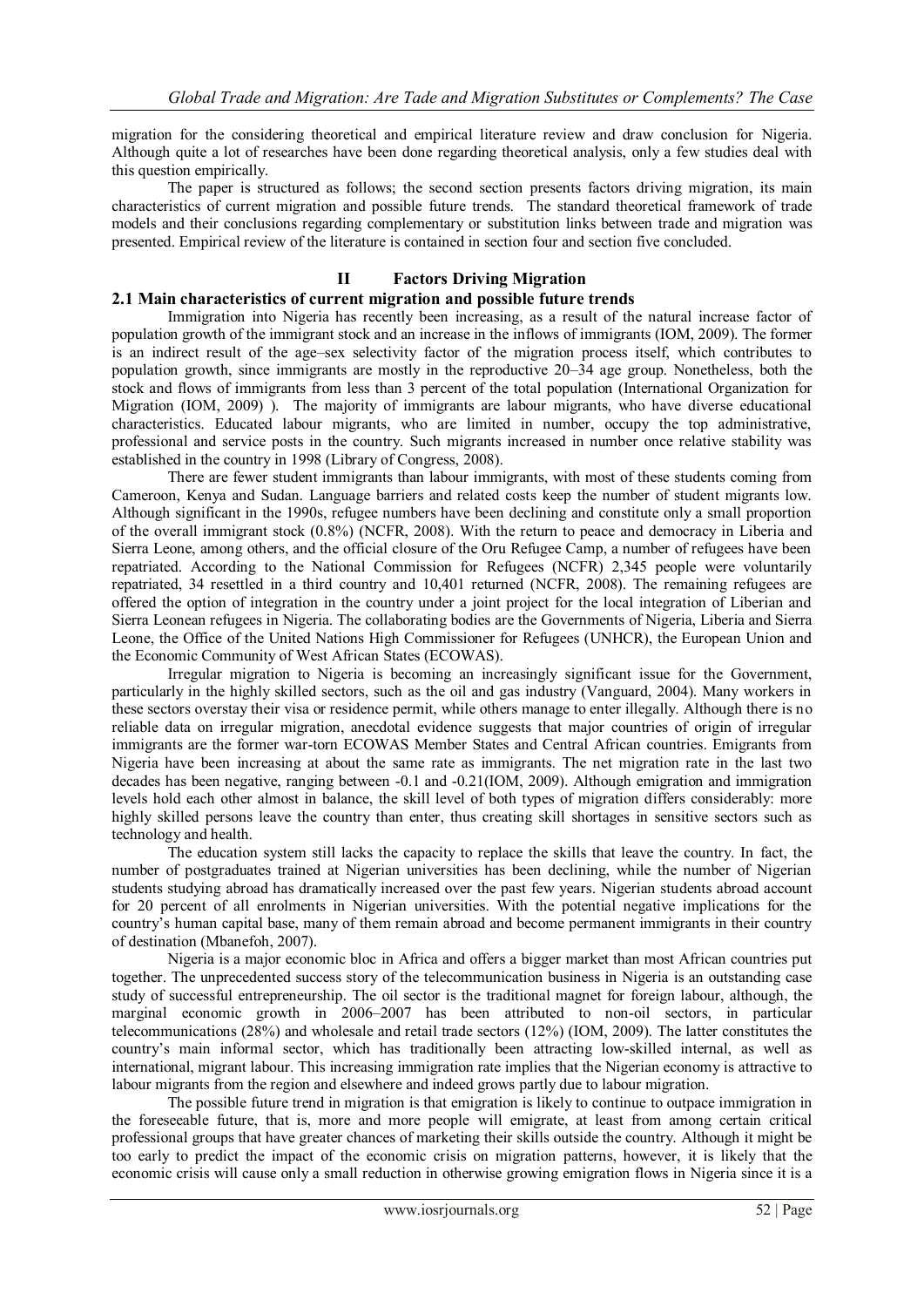global phenomenon. Remittances may also decline in the short term as migrants have less money to send home in times of hardship. Another important trend is that Nigerians are increasingly migrating to new destinations such as France, Ireland, the Netherlands and the United Arab Emirates. This is partly because of more restrictive policies in traditional countries of destination such as the United Kingdom. Most Nigerian migration is likely to remain intraregional.

# **III Theoretical Framework**

The last decade, as well as the prognosis for the future, is marked by the increased dynamism and impact of trade on development and the world economy. The sheer size, scale and growth of trade and its (potential) impact on development are the main features of global migration. This relationship between trade and factor movement starting with the contributions by Mundell (1957) and Markusen (1983) has been a subject for many researchers on a theoretical level. In this section an overview about different trade models and their implications for the relationship between trade and factor movement is given.

# **3.1 Trade Theories**

In Ricardian Models (Markusen, 1983) trade occurs because of differences in production technology. At free trade each country exports the good for which it has an advantage in productivity. If there is also free movement of factors, there will be a factor inflow regarding the factor intensively used in the export sector. The reason is the higher factor reward in the sector with higher productivity. The initial comparative advantage is enhanced by the resulting endowment differences although this was not alluded to in the Ricardian model but it was emphazised that trade is augmented by factor movements. Transferred to the case of Nigeria and its considered migration partners, it seems likely that our natural resource endowment leads to increasing flow of immigration and inward capital flows while advances in production technology lead to emigration from Nigeria.

Meanwhile, according to the standard Heckscher-Ohlin model, trade occurs due to differences in factor endowment. Each country has a comparative advantage in that sector of production in which its abundant factor is intensively used. Trade leads to a convergence of goods prices which imply factor price equalization. It therefore follow that the incentives for factor movements are reduced. At the assumption of constant good prices changes in the endowment of the economy"s scarce factor of production is followed by an expansion of the production in the import sector and a decrease in export sector production. Adding trade costs and/or costs for factor movement does not change the result of substitutability (Venables, 1999). Venables has analyzed the effects of trade liberalization regarding the movement of the general and the specific factors considering endowment differences and barriers to trade in goods. Apart from the general result of substitutability in some cases a complementary link between factor movements and trade is possible under certain conditions (Venables, 1999). Factor movements and trade are complements according to Markusen et al (1995)**.** They argued that increasing returns to scale can be external or internal. External increasing returns to scale occur not in an individual firm but on an industry level (Markusen et al.,1995). Because every individual firm is small, the assumption of competitive markets still holds. With free trade and external increasing returns to scale both countries will specialize in order to gain from specialization. The reward of the factor intensively used in the respective sector will increase. Thus there is an incentive for factors, to move. Factor movement is followed by an increase in the output regarding both countries and thus an increase of trade

Internal increasing returns to scale are considered in the standard model of the "New Trade Theory". There are two countries with labour as the only factor of production within two sectors. One sector of production has constant returns to scale, the other one has internal increasing returns to scale. In the presence of monopolistic competition and internal increasing returns to scale the bigger economy will be a net exporter in the monopolistically-competitive sector (Krugman, 1995). The real factor reward will be higher in this region and this way there will be factor movement, making the two countries more unequal in endowment and thus increasing the basis for trade (Venables, 1999). In this case factor movements and trade are complements. This result is also supported by two other effects, first a "market access" effect. That is according to the "Linder Hypothesis" that enterprises tend to locate near their biggest markets in order to reduce transport costs (Krugman, 1995). Second a "cost of living" effect. The more the industry is concentrated, the lower is the goods prices and the cheaper are the costs of living. These effects support trade as well as factor movements.

According to trade models that are based on technological differences trade and factor movements are complements. The opposite is suggested by the standard trade model of Heckscher and Ohlin. This model suggests that with existing endowment differences trade and factor movements serve as substitutes which is hinged on its major assumption that factor labour and capital are though fully mobile between different industries but completely immobile between countries (Dwivedi, 2005). However, the results from extensions of the Heckscher-Ohlin model are ambiguous. Conclusions drawn from the specific factors model with endowment differences are also not clear. Here trade and factor movements may be substitutes or complements, depending on the factor in question, its mobility and consumption patterns. Models of the New Trade Theory, incorporating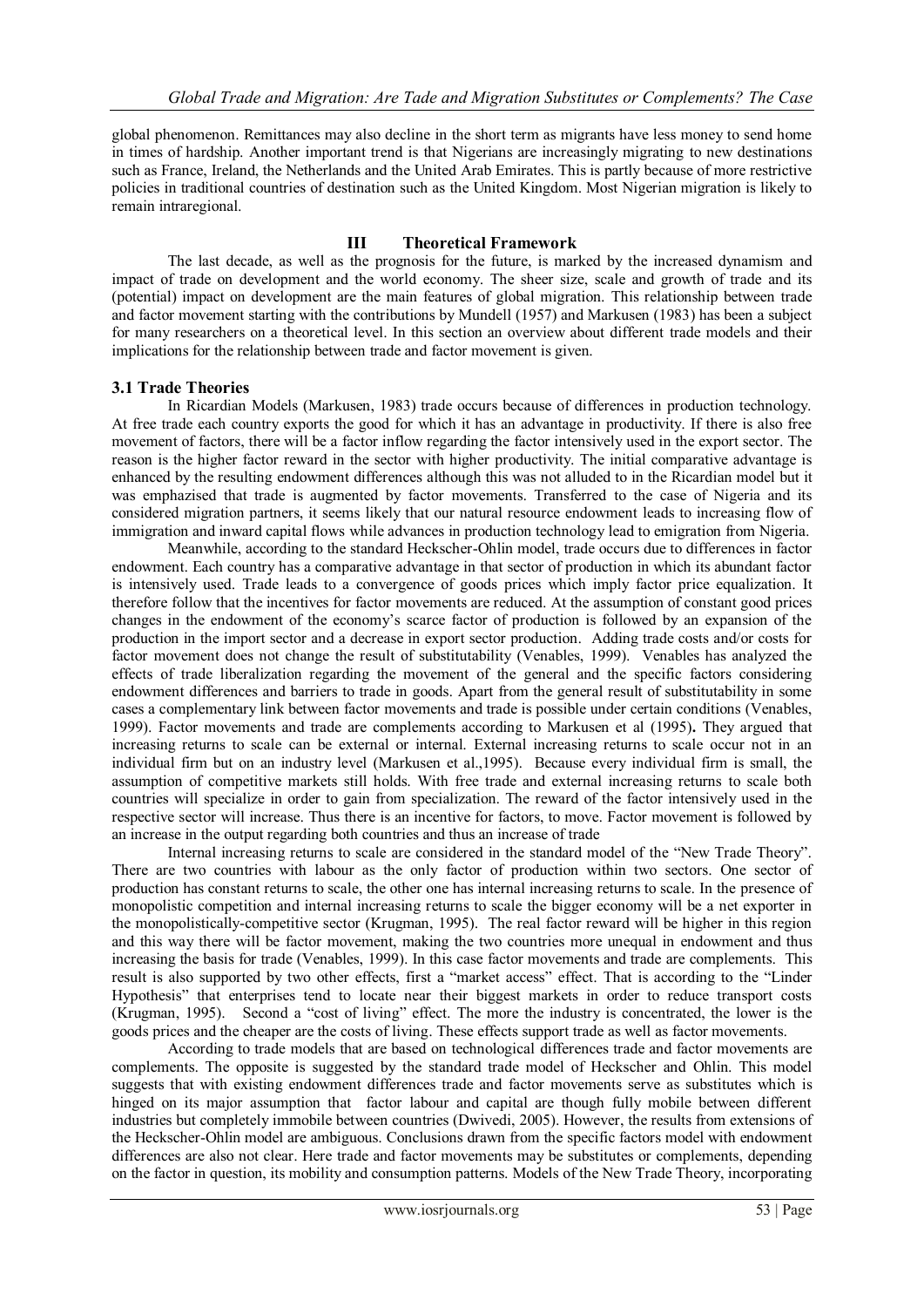increasing returns to scale and monopolistic competition as well as other agglomeration forces suggest strongly that trade and factor movements are complementary.

## **IV Empirical Literature**

Lopez and Schiff (1995) add four factors to the standard Heckscher-Ohlin model: labour skill levels (skilled or unskilled), international labour mobility, migration costs, and financing constraints. They examine two types of simulation. Case one applies to countries in the post-demographic transition stage, with a stable population. This includes countries of Eastern Europe and the former Soviet Union. Case two applies to countries with rapidly growing populations, such as Egypt, El Salvador, Mexico, and Morocco. In case one, the authors liberalization raises emigration of the unskilled (and has no effect on emigration of the skilled), while greater protection raises emigration of the skilled (and has no effect on emigration of the unskilled). That is, any change in trade policy raises total emigration, but trade liberalization improves the average skill level of the labour force and increased protection lowers it. In case two, they find that trade liberalization raises emigration of the unskilled and reduces emigration of the skilled. That is, the average skill level rises and the net effect on total emigration is ambiguous. The opposite occurs with increased protection. In both cases, the average skill level of the population falls when protection increases in the presence of international migration, high migration costs, and financing constraints. Under the same circumstances, the skill level rises under trade liberalization.

Hijzen and Wright (2005) in their study on migration, trade and wages adopts a GNP function approach in order to examine the impact of migrant labour on domestic factors of production in the United Kingdom during the period 1975-1996. They also examine the relationship between imports and migrants, which are two different facets of globalisation. They find that an increase in the number of unskilled migrants reduces the wages of unskilled domestic workers. They however suggest that the quantitative impact of this increase is small and that no discernible impact of migration is found for skilled native workers. The study therefore conclude that unskilled migrant workers and imports are substitutes in production, whilst skilled migrant workers and imports are complements.

Kohli (1999) models immigration of labour and trade in the framework of a production theory approach. In this case foreign labour and imports are viewed as an input to technology. The empirical part refers to the case of Switzerland. For a time period from 1950 to 1986 Kohli (1999) conclude that imports and labour immigration are complements.

Razin and Sadka (1999) in their study of international migration and international trade surveys key developments in the theory of international migration and international trade, and provides a few stylized facts. International migration, in many important cases, such as cross-country differences in productivity, was found to be a complement to international flows of commodities. In the presence of a productivity difference that is generated by an external economy effect of human capital, Razin and Sadka (1999) discover that physical capital has weak incentives to flow from developed to underdeveloped countries while pressures for international migration from poor to rich countries are strong. The modem welfare states typically redistribute income from the rich to the poor in a way which attracts poor migrants from the less developed countries. Since migration could impose a toll on the redistribution policy of the Developed Country it may benefit from the extension of foreign aid to the Less Developed Country if this aid serves to finance a subsidy to workers in the Less Developed Country, thereby containing migration.

Darity and Davis (2005) reviewed critically theories of growth and international trade from the perspective of understanding persistent inter-country and inter-regional income inequality. Three separate literatures were considered for the insights they offer about international disparity: Classical political economy, the North--South trade models, and the 'new' growth and trade theories that incorporate increasing returns and/or product differentiation. Classical antecedents of the more recent theories are identified, and contrasts are drawn between structuralist and neoclassical approaches to explaining the income gap between rich and poor nations. Richard Freeman (2009) contemplates the effects of world workforce doubling with the fall of the Soviet Union, China turn to the market and India liberalization. What effect has this globalization process had on wages worldwide? Though world wages were probably affected, Freeman emphasizes the fact that education and innovation are countervailing forces to wage repression. While he considers globalization as a positive especially in the long run, he suggests that the gains from the process can be reversed in the face of pandemics, climate change, ongoing terrorism, political insanity and capital markets failures. He ends with some good and bad scenarios for the future. Edward Leamer (2009) takes up the question of whether tariffs on imports raise wages as a counter-factual to whether open trade markets depress wages. He outlines four economic models to answer the question: Ricardo Model, Ricardo-Viner Model, Heckscher-Ohlin Model and the Stolper-Samuelson Theorem. He concludes that wages in capital-intensive industries generally are maintained; they remain low in labour-intensive industries; and they are subject to fluctuation in mixed industries. Sinn (2004) examines the effects of migration resulting from EU Eastern enlargement on the welfare states of Western Europe. Although migration is suggested to be good in principle, as he believe yields gains from trade and specialization for all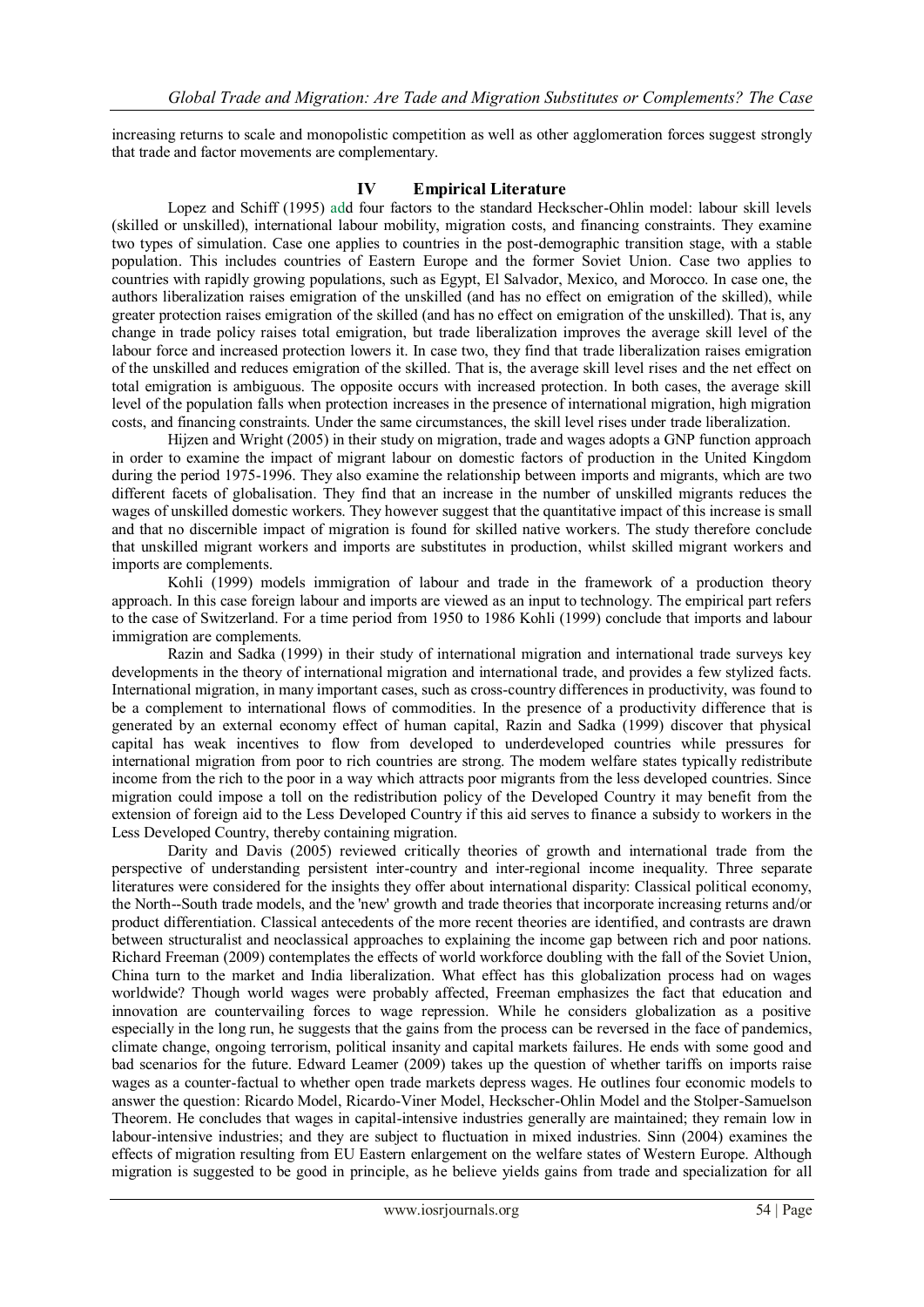countries involved, it does so only if it meets with flexible labour markets and if it is not artificially induced by gifts from the welfare state.

Using a dynamic computable general equilibrium model, *Storm* (2001) addressed the question: how open should a developing country's agriculture be to the world economy for the Indian economy? The simulation results show that the costs of "close" integration are large and unevenly distributed, irrespective of whether the agricultural reform is immediate or gradual. One form of "strategic" integration is operationalised that yields more desirable outcomes in terms of growth and income distribution. He also compares the effectiveness of the two policy regimes in coping with an adverse supply shock. Krugman (1993) similarly considered the equilibrium location of two industries in two countries. Both industries are imperfectly competitive and produce goods which are used in final consumption and as intermediates by firms in the same industry. Intermediate usage creates cost and demand linkages between firms and a tendency for agglomeration of each industry. When trade barriers are high the equilibrium involves division of both industries between both locations in order to meet the final demands of consumers. At lower trade barriers agglomeration forces dominate the equilibrium involves specialisation, with each industry concentrated in a single location. Economic integration may induce specialisation. Krugman studies the simple dynamics of the model and demonstrates that during adjustment processes a sizable proportion of the labour force may suffer lower real wages as relocation of industry occurs, although concludes that there are long run gains from integration.

In a study of the contribution to bilateral trade flows of expatriates from the OECD economies" living in less developed countries, Konecny (2009) suggests that the expatriates promote trade between the country of origin and country of residence. The expatriates" facilitation of trade is nonetheless said to be relatively weaker and works likely through different channels. Using a unique dataset on bilateral migration stocks, Konecny finds that a 10 percent increase in the size of an expatriate community leads to a 0.6 percent average increase in its OECD trade partner"s imports against a 2.5 percent impact of immigrants in OECD countries. The import facilitating role of expatriate networks is centred in host countries with low institutional quality. In economies lying within the lowest third of the institutional quality distribution, a 10 percent increase in expatriate stock would lead to a 1.7 percent increase in imports into their country of origin. The figures therefore concludes that expatriates' role in exports are not statistically different from zero.

Mundra (2003) has a view on bilateral trade between the US and 47 trading partners for a time period from 1973 to 1980. The empirical analysis is based on a semiparametric dynamic panel model. It becomes evident, that immigration promotes imports regarding finished and intermediate goods. Furthermore the trade enhancing effect was stronger the higher the proportion of skilled immigrants was. This could be due to a more efficient use of information, more entrepreneurship and maybe higher income that allow buying imported goods. Regarding exports a positive effect of immigration could only be shown for finished goods. Altogether the economic links between migration and trade are of complementary nature. Baldwin et al (1999) study the nature and the policy implication of changes in the global economy in relationship to the process of regional integration, conducted using the newest techniques of economic analysis. The principal message they drawn from these analytical and policy insights is that in a world characterised by trade distortions and nonlinearities, regional integration may or may not foster global integration, and may or may not advance regional or global convergence.

Most economists have taken a critical look at the current divide over immigration policies. For example, Faini, Melo and Zimmermann (1999) examine the substitutability between trade and migration, the impact of regional integration on the location of economic activity, the role of public goods provisions, and the political economy of migration. They shed new light on the debate by bringing together papers that investigate the link between trade and factor mobility, particularly labour migration, from theoretical and empirical perspectives.

Jarreau and Poncet (2009) consider the effect of export sophistication on economic performance using regional variations within a single country (China) over the period 1997-2007. They confirm Hausmann, Hwang and Rodrik (2007)"s prediction that regions that engage in the cost discovery process of developing sophisticated goods grasp greater gains from globalization and grow faster and find that these gains are limited to export activities undertaken by domestic entities. They also find out that direct gains do not appear to derive from foreign entities typically engaged in processing trade even though they are the main contributors to the global upgrading of China"s exports. Jarreau and Poncet findings globally suggest that the expected gains from exporting higher productivity goods are not unconditional, they are greater for provinces already blessed by high incomes, better market centrality and higher trade performance and Foreign Direct Investment attractiveness. These features consistent with evidence of increasing returns to sophistication are unfortunately likely to contribute further to the current widening of spatial economic disparities across China.

Using tariffs as a measure of openness in their study on Openness, Inequality, and Poverty, Gourdon, Maystre and Jaime de Melo (2008) find evidence that the conditional effects of trade liberalization on inequality are correlated with relative factor endowments and that trade liberalization, measured by changes in tariff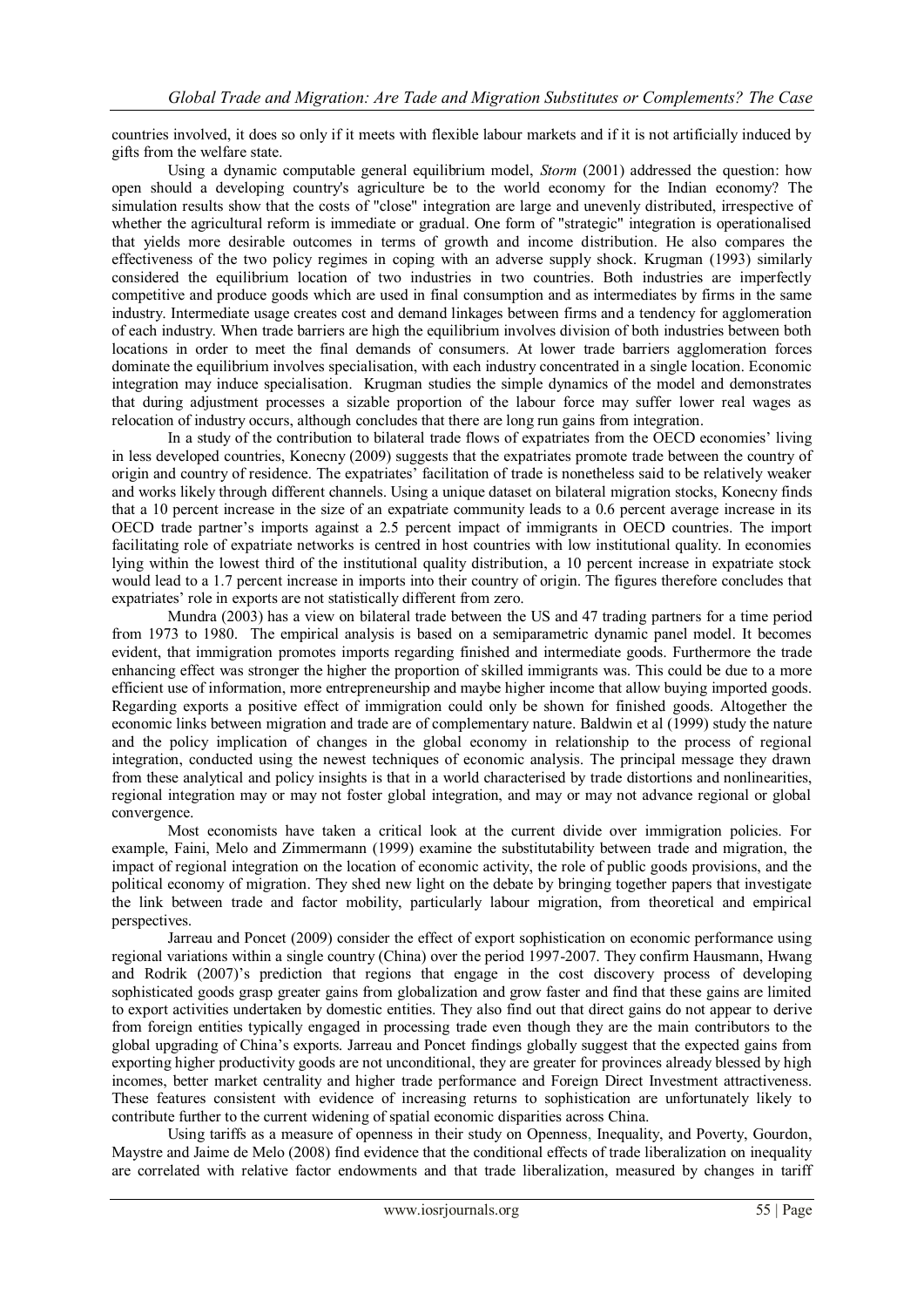revenues, is associated with increases in inequality in countries well-endowed in highly skilled workers and capital or with workers that have very low education levels. Similar, though less robust, results are also obtained when decile data are used instead of the usual Gini coefficients. Taken together, the results are strongly supportive of the factor-proportions theory of trade and suggest that trade liberalization in poor countries where the share of the labour force with little education is high raises inequality. Simulation results also suggest that relatively small changes in inequality as measured by aggregate measures of inequality like the Gini coefficient are magnified when estimates are carried out using decile data.

The remarkable increase in trade flows and in migratory flows of highly educated people are two important features of globalization of the last decades. Iranzo and Peri (2009) extends a two-country model of inter- and intra-industry trade to a rich environment featuring technological differences, skill differences and the possibility of international labour mobility. They used the model to explain the patterns of trade and migration as countries remove barriers to trade and to labour mobility. They also parameterize the model to match the features of the Western and Eastern European members of the EU and analyze first the effects of the trade liberalization which occurred between 1989 and 2004, and then the gains and losses from migration which are expected to occur if legal barriers to labour mobility are substantially reduced. They find out that the lower barriers to migration would result in significant migration of skilled workers from Eastern European countries and therefore conclude that, this would not only benefit the migrants and most Western European workers but, via trade, it would also benefit the workers remaining in Eastern Europe.

Bowen & Wu (2004) analyze changes in exports in relation to changes in total immigration and alternatively net immigration. The data include fourteen OECD countries for a period from 1980 until 2001. The results indicate a complementary relationship between immigration and trade. However, an interaction term of a guest worker dummy variable and immigration has a negative impact on trade. This impact outweighs the positive coefficient of immigration regarding net immigration but not regarding total immigration. Thus the result of complementarity is not without uncertainty for guest worker countries. Thus Bowen & Wu (2004) presume an increased likelihood of a substitution link for countries that promoted guest worker programs. To sum up empirical contributions about migration and trade mainly point out that migration complements trade. This seems to be the case also for the links between foreign direct investment and trade. Only on a sectoral level Goldberg & Klein (1999) finds substitution links for foreign direct investment depending on the analysed sector and the respective country.

### **V. Conclusion**

In trade theory, the relationship between trade and migration depends on the assumptions made. The objective of this study is to test the effects of trade as an alternative policy to manage migration. This paper presented a theoretical and empirical review of the relationship between labour migration and trade. Subject of the analysis is on the one hand effects of labour migration on trade and on the other hand effects of trade intensity on labour migration.

The starting point of this analysis was the presentation of factors driving migration its main characteristics of current migration and possible future trend**s**. Different suggestions of trade theories regarding the relationship between trade and factor movements were presented. This study shed new light on the debate by bringing together papers that investigate the link between trade and factor mobility, particularly labour migration, from theoretical and empirical perspectives. This study conclude that imports and labour immigration are complements while some are substitute which are also the two strands of the theories which are based on the traditional and the modern theories. The study therefore suggests that the increasing immigration rate implies that the Nigerian economy is attractive to labour migrants from the region and elsewhere and indeed grows partly due to labour migration. In our future endeavour we will investigate the link between trade and factor mobility in an empirical dimension.

#### **References**

- [1]. [Alexander, H.](http://econpapers.repec.org/RAS/phi32.htm) and Wright, P. W. (2005), Migration, Trade and Wage[s Working Papers](http://econpapers.repec.org/paper/ciicepidt/) fro[m CEPII research centr](http://www.cepii.fr/)e.
- [2]. Bowen, H. P. and Wu, J. P. (2004), Does it Matter Where Immigrants Work? Traded Goods, Non-traded Goods, and Sector Specific Employment. Bonn: Working Paper No. B16-2004Center for European Integration Studies.
- [3]. Bruder, J. (2004), Are Trade and Migration Substitutes or Complements? The Case of Germany, 1970-1998 University of Rostock.<br>[4]. Dani, R. (1999), The New Global Economic and the Developing Countries: Making Opennes
- [4]. Dani, R. (1999), The New Global Economic and the Developing Countries: Making Openness Work Baltimore, John Hopkin University Press.
- **[5].** Darity, W.A. and Davis, L.S. (2005), Growth, trade and uneven development [Cambridge Journal of Economics,](http://econpapers.repec.org/article/oupcambje/) vol. 29, issue 1, pages 141-170.
- [6]. Dwivedi, D.N. (2005), Managerial Economics sixth Revised Edition, Vikas Publishing House PVT LTD.
- [7]. Economic Commission for Africa, (ECA) (2006), International Migration and Development: Implications background document for the High Level Dialogue on Migration and Development United Nations General Assembly, 14-15 September 2006.
- [8]. Faini, M. and Zimmermann, (1999) Migration i[n Cambridge Books](http://econpapers.repec.org/bookchap/cupcbooks/) fro[m Cambridge University Press.](http://www.cambridge.org/)
- [9]. [Freeman,](http://econpapers.repec.org/RAS/pfr23.htm) R. B. and Leamer, E. (2009), Globalization and Living Standards [Institute for Social Science Research, Working Paper](http://econpapers.repec.org/paper/cdlissres/)  [Series](http://econpapers.repec.org/paper/cdlissres/) fro[m Institute for Social Science Research, UCLA](http://www.escholarship.org/repec/issr/)